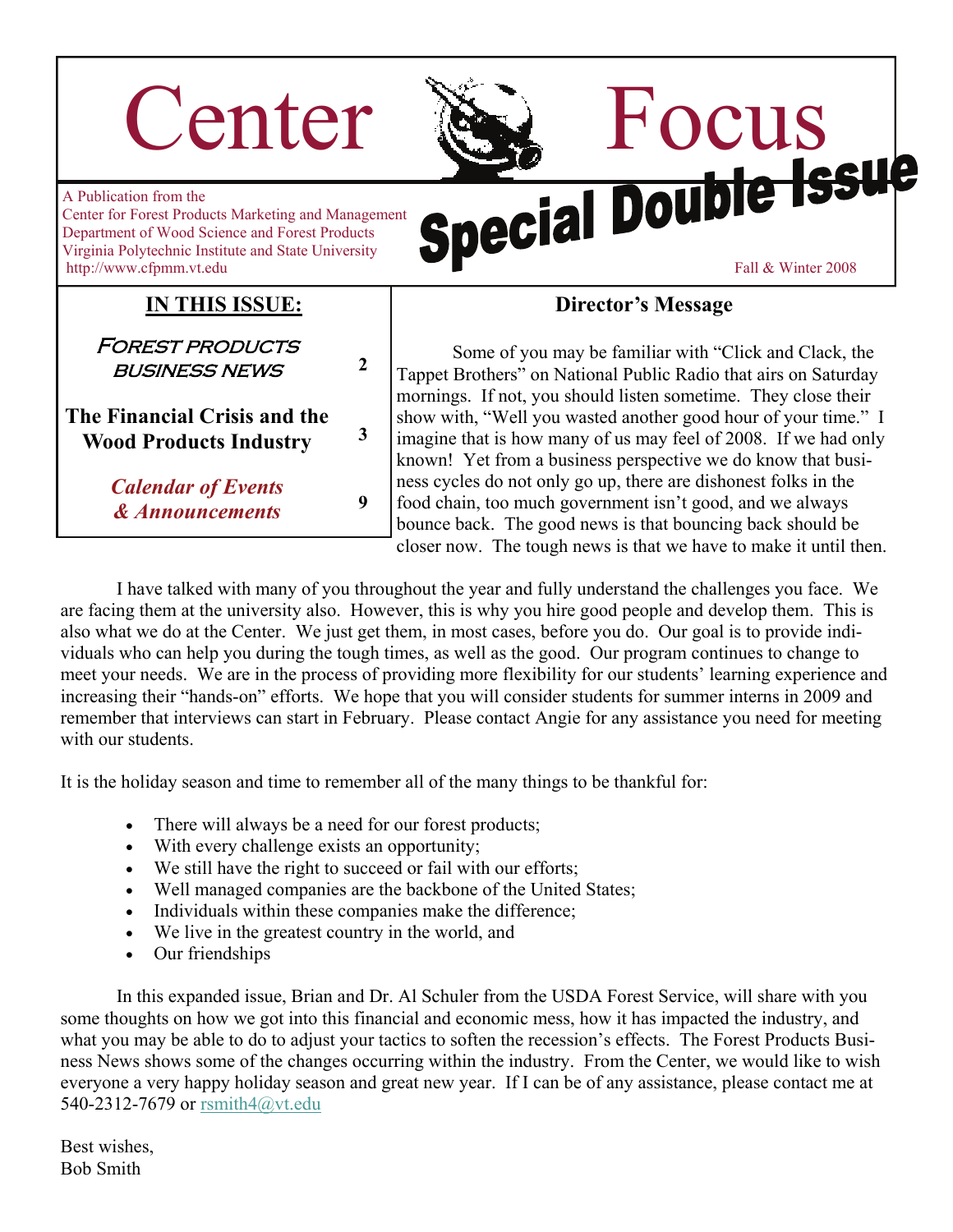### Forest products business news

- *The Ottawa Citizen* reported that Quebec will invest \$2 million to establish a hardwood lumber research center focused on new product development in the Outaouais.
- After starting in 2006, domestic furniture manufacturer, Linwood Furniture has grown to 135 employees and sales of \$10-12 according to a report in *Wood & Wood Products.*
- According to a new RISI study, government mandates on renewable energy could lead to unsustainable forest harvesting. Source: *PR Newswire.*
- The report of the Maine Governor's Wood-to-Energy Task Force recommends tax incentives and a boiler replacement subsidy to businesses and homeowners who switch from fuel oil to wood-based heating. Source: *Portland Press Herald.*
- The *International Woodfiber Report* has estimated that the wood biomass industry will be a \$1.5 billion fiber market by 2012. The report has identified 65 new, major wood energy project across North America with another 50 in the pipeline.
- According to *M2 Presswire*, British Columbian wood products will be used in a low-cost and safe housing demonstration project called Vancouver Village in the earthquake stricken province of Sichuan, China.
- The Conference Board of Canada reported that the forest products industry in Canada is expected to lose another \$750 million dollars this year. Source: *The Canadian Press*.
- Walmart is reportedly phasing out wood from illegal sources in the furniture that is sold in its stores. Source: *Associated Press Newswires*.
- According to *Science Letter*, iGPS, a plastic pallet manufacturer, has funded an independent study whose results indicate that plastic pallets have a lower environmental impact than wood pallets.
- The *Business Wire* reported that Universal Forest Products has named Pat Webster to become president and chief operating officer.
- The Great Lakes Forest Alliance held a three-day conference in Madison, WI on sustaining the forest product industry. Source: *Wood Digest*.
- Merger and acquisition activity in the global forest, paper, and packaging industry was up \$1.9 billion to \$27.6 billion in 2007 according to the Pricewaterhouse Coopers Branching Out report. Source: *Canada Newswire.*
- KL Process Design Group, a cellulosic ethanol producer, went public in order to finance its second commercial scale production facility. The company also changed its name to KL Energy Corp. Source: *Market Wire.*

Forest Products Business News has been designed for educational and engagement purposes only. The intention is to report news that affects various business segments of the forest products industry. Any comments or questions should be referred to:  $cf.$ editor $@$ vt.edu

## **Center Focus**



Published Quarterly by The Center for Forest Products Marketing and Management

Department of Wood Science and Forest Products Virginia Tech 1650 Ramble Road Mail Code 0503 Blacksburg, VA 24061

> **EDITOR**  Brian Perkins

**CONTRIBUTING EDITORS**  Angie Riegel Bob Smith Arlice Banks



VT/0023/0801/1.7M/220696

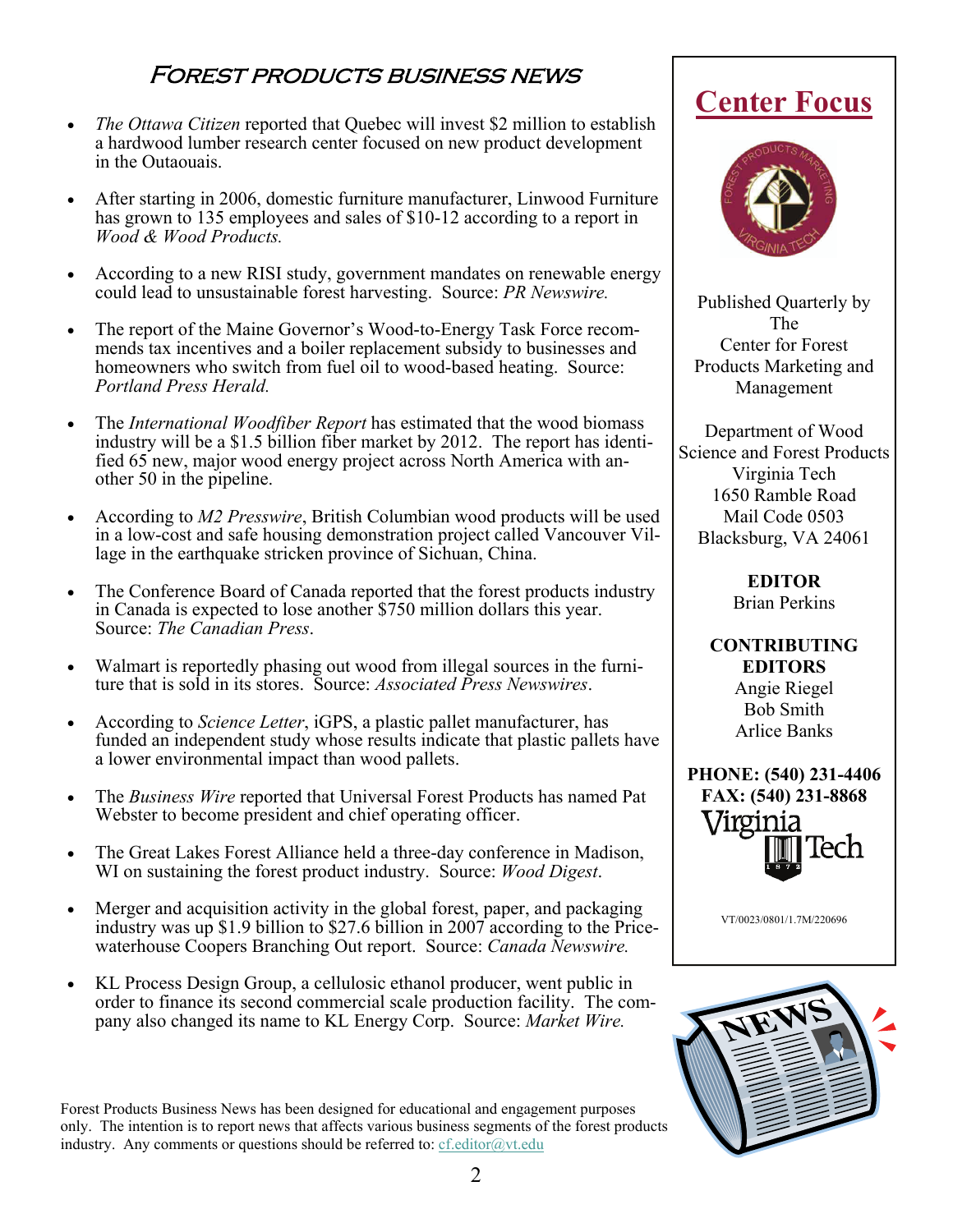#### **The Financial Crisis and the Wood Products Industry**

By: Brian Perkins and Al Schuler

The financial crisis that started in August 2007 has been a [long time coming](http://en.wikipedia.org/wiki/Subprime_crisis_impact_timeline) and unfortunately the current recession won't be going away soon. This article will summarize the causes of this crisis, then discuss the impact it has had and could have on the forest products industry, and finally recommend actions that could help mitigate the crisis's effects and build for long-term performance. At the time of this writing, the full effect of the crisis's impact is largely unknown. The government response so far has yet to fix the 1¼ year old crisis. Currently, the banks are hoarding money in order to build their reserves against future losses, the Federal Reserve Bank has largely run out of fire power (near zero interest rate and a balance sheet full of questionable collateral), international trade is coming to a standstill as letters of credit dry up, and the deflationary pressures of falling real estate, energy, and equity prices are having an effect on consumers. If bank lending to qualified customers doesn't come back soon, there will be even more severe consequences to the real economy. First, let's review how we got here and then look at how it will impact the industry and what companies can do about it.

#### THE CAUSES

The financial crisis is global in scope due to the flow of international capital despite its acute causes that are mainly attributable to the U.S. financial system. There are a number of causes that led to the current financial crisis including the [securitization of credit,](http://en.wikipedia.org/wiki/Securitization) negligence of credit rating agencies, deregulation, creation of the housing bubble, and excessive use of leverage. A review of each cause in more detail is presented below.

The credit crunch started with a loss of investor confidence in securities such as mortgage backed securities (MBS); assets backed securities (ABS), and collateralized debt obligations (CDO), etc. These securities bundled mortgages, commercial loans and other bank loans in order to spread the risk of losses. Many of these securities were given AAA ratings by credit rating agencies, who were paid by the securities issuer ([a clear con](http://www.nytimes.com/2008/04/27/magazine/27Credit-t.html?_r=1&pagewanted=print)[flict of interest](http://www.nytimes.com/2008/04/27/magazine/27Credit-t.html?_r=1&pagewanted=print) and [a departure from historical norms of being paid by the securities purchaser\)](http://www.nytimes.com/2008/12/07/business/07rating.html?pagewanted=all), despite being made up of loans which had an elevated risk of defaulting (i.e.: subprime). Since these new securities were AAA rated, they could be purchased by pension funds, banks, and other investors seeking a "safe investment." These securities were sold by banks and mortgage originators to other banks and investors around the world. Many banks created off balance sheet entities that purchased these securities. In late 2006 and 2007, high interest rates caused adjustable rate mortgages to reset to higher payments which in turn caused the underlying loans to default and the securities themselves began to be devalued. Some securities lost over 75% of their initial value and this has lead to huge losses for purchasers of these securities. This securitization of credit effectively allowed banks to initiate more loans than their reserves should have enabled them to because they had sold the original loan. These securities failed to mitigate risk and the credit rating agencies that rated them failed to diligently assess risk.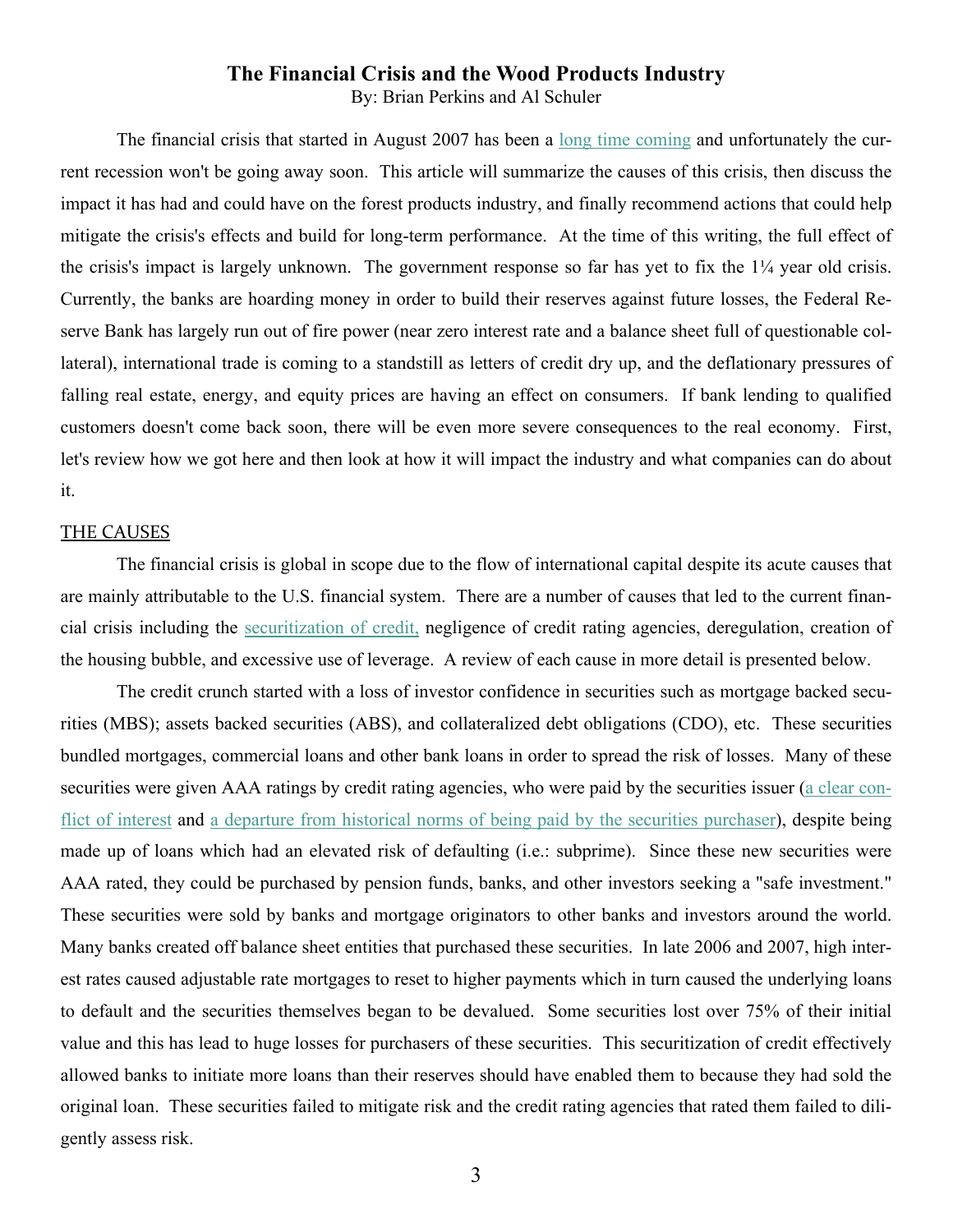This type of bank behavior was enabled by the repeal of parts of the Glass-Steagal Act which regulated commercial banks after the Great Depression. The barrier between commercial banks and investment banks was removed by the law's repeal and a new era of deregulation, speculation, and financial innovation was ushered in. Investment and commercial banks merged into behemoths and became too big to fail. The independence of these banks were called into question as the investment side tried to sell the securities produced on the commercial side. The regulation of banks became a lot more difficult as loans were chopped up and sold away. The true amount of risk a bank was exposed to was unknown. The use of derivatives grew exponentially and the Federal Reserve and the Securities and Exchange Commission neglected to adequately regulate these new financial products. At the same time, free market ideology intoxicated the regulators, policy makers, and politicians who were supposed to be protecting the financial system. Deregulation and inadequate enforcement of existing regulations helped create the equity and housing bubbles along with its exotic financial innovations.

The housing bubble, which has yet to deflate all the way, was characterized by the [doubling of housing](http://www2.standardandpoors.com/portal/site/sp/en/us/page.topic/indices_csmahp/0,0,0,0,0,0,0,0,0,1,1,0,0,0,0,0.html)  [prices](http://www2.standardandpoors.com/portal/site/sp/en/us/page.topic/indices_csmahp/0,0,0,0,0,0,0,0,0,1,1,0,0,0,0,0.html) over the past decade. With everyone believing that house prices would always go up, people speculated and hurried to buy in order to get property "while it was still cheap." This was reinforced by official government policy to help subsidize home ownership through tax breaks on mortgage interests and the activities of government-sponsored enterprises – Fannie Mae and Freddie Mac. Many economists have pointed out that this is terribly wasteful since this subsidy doesn't increase our competitiveness or improve our productivity. There was simply too much investment in housing which is a non-productive asset. Growth in house prices during this bubble far outpaced growth in household income so financing had to get creative. Enter adjustable rate mortgages, no down payments, no document loans and securitization of credit. Nearly anyone with a heartbeat could get a mortgage evidenced by the so-called "ninja" loans: No-Income, No-Job or Assets. What happened to 20% down? As interest rates increased, these adjustable rate mortgage loans began to default and this lead to losses on the securitized debts (MBS's etc).

The housing bubble also became a way for homeowners to make up for the lack of real income growth. With house prices appreciating, homeowners extracted equity from their homes. Over half of all subprime loans were home equity loans. These new loans and exotic securities only provided the illusion of progress. People couldn't afford these homes, but they and the mortgages originators fooled themselves into believing that they could. Real progress would be an increase in income, job security, and savings that would really enable higher home ownership.

The subprime and even prime loans were made available and cheap to nearly everyone by an overabundance of credit supply in the U.S. which was created in part by foreign governments appetite for Treasury bonds (in order to maintain their currency pegs), a net savings rate in Asian countries, and a federal funds interest rate that was kept too low for too long by Alan Greenspan. This excess credit availability drove the housing and equity bubbles and it should have been stopped. Regulators, policy makers, and some econo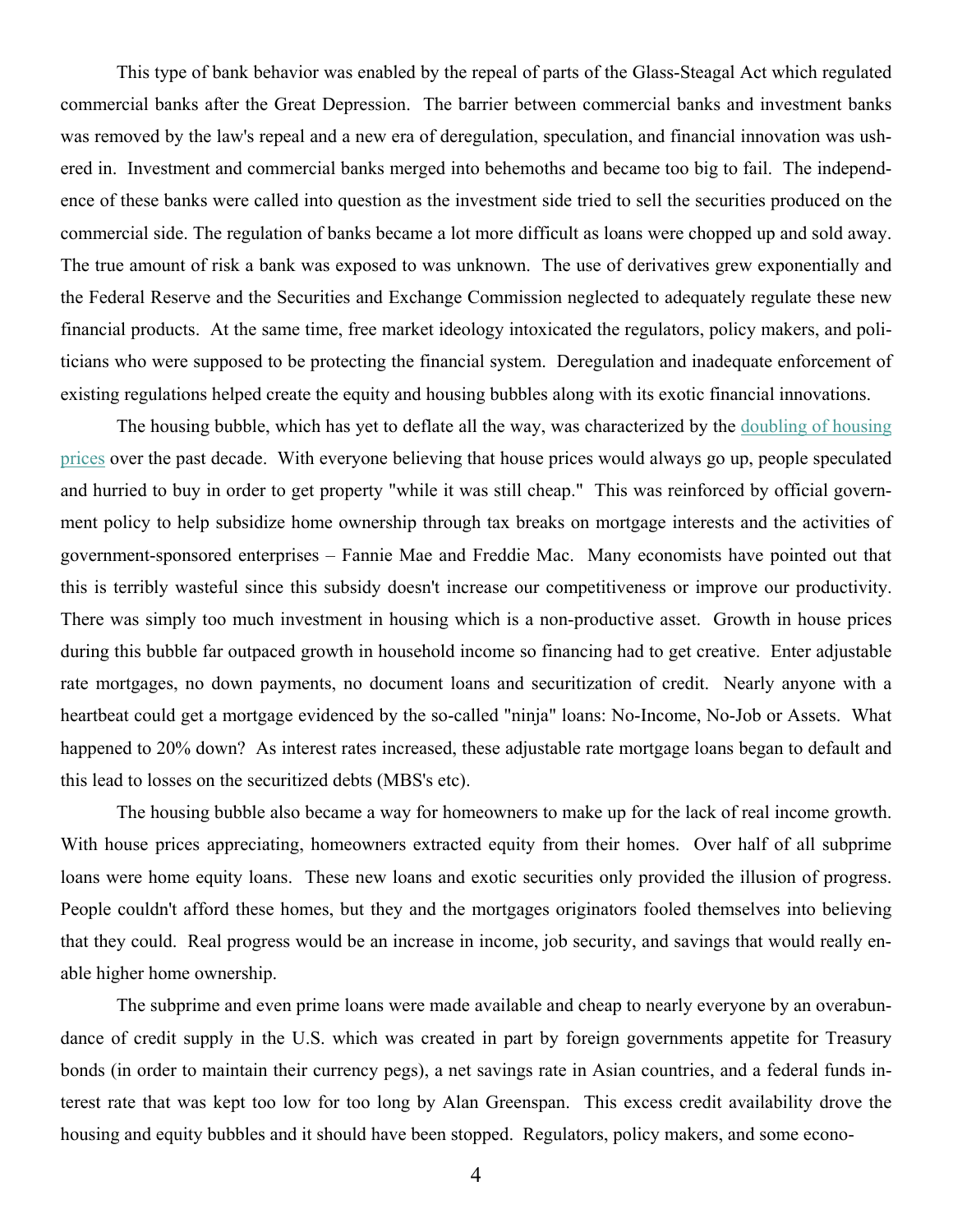mists were aware of it, but they did not do anything to slow it down.

During this time period (mid 90s to current), investors, banks, and hedge funds were looking to boost returns. They achieved this through the use of leverage. By borrowing money (debt) and investing it, they could achieve higher returns than just investing their own money (equity). This worked quite well for a while. Indeed, the financial industry was responsible for [46%](http://www.nakedcapitalism.com/2008/10/treasury-handouts-focus-on-strongest.html) of all earnings in the S&P 500 during the last bull run. The financial industry accounted for nearly [8% of GDP](http://sternfinance.blogspot.com/2008/10/future-of-financial-industry-thomas.html) in this time period. Now, the financial industry is deleveraging and having to write down the losses on the loans that can't be paid back. Because of their extremely high leverage, there isn't much equity to absorb losses. This is why the government has to come in and bail them out. The bottom line is that the financial industry has gotten too big and must be scaled back to historic proportions. It must serve the needs of the economy and small businesses, not the other way around.

#### IMPACTS

The housing slowdown, which began in 2006 and declined rapidly since then, has been impacting the industry for a while. The current financial crisis is like the second punch in a powerful 1-2 combo that has knocked many companies out of business. Housing starts are down; home prices are down; unsold home inventories are up; non-residential construction and remolding activity have also declined; consumer confidence and builder confidence have decreased, and manufacturing activity has decreased despite dramatically decreased interest rates. These trends have and will continue to have drastic effects on the wood products industry since most of the industry's demand is driven by construction and consumer demand. The question is how long will this downturn last and how severe will it be.

The recession is already one year old and will not abate for at least another year. This downturn will be longer than normal also because there is a housing recession in conjunction with a financial crisis. The credit that drove the housing bubble will not be available to aid in the economic recovery. Also there are a [large](http://www.imf.org/external/pubs/ft/gfsr/2007/02/pdf/chap1.pdf)  [number of adjustable rate mortgages](http://www.imf.org/external/pubs/ft/gfsr/2007/02/pdf/chap1.pdf) (ARM) that reset in 2010 and 2011. These could end up in foreclosure just like the subprime ARMs in 2008. There must be a large, effective program to stem the [increase in foreclo](http://calculatedrisk.blogspot.com/2008/12/mba-almost-10-of-homeowners-delinquent.html)[sures](http://calculatedrisk.blogspot.com/2008/12/mba-almost-10-of-homeowners-delinquent.html) in order for the housing industry to stabilize. If banks were willing to give households the option to rentto-own, this could be beneficial to both parties. Banks would get more than if the house was sold in a foreclosure and people would get to stay in their home. Even with good policies and economic stimulus, this could be the longest recession since the 43-month recession during the Great Depression. Given the policy response of the U.S. government so far, some observers think that the U.S. is headed the Japan route. Japan suffered a long (15 years) no growth period after its asset bubbles burst in 1990. If this is the case, the economy is unlikely to quickly and robustly recover in 2010.

 The recession is also likely to be relentless for the forest products industry. Housing starts will fail to break 1 million units in 2008 and possibly only 800,000 units in 2009. This would be a 61% decline from the 2 million starts in 2005. This steep decline is comparable to the 51% decline over three years from 1972 to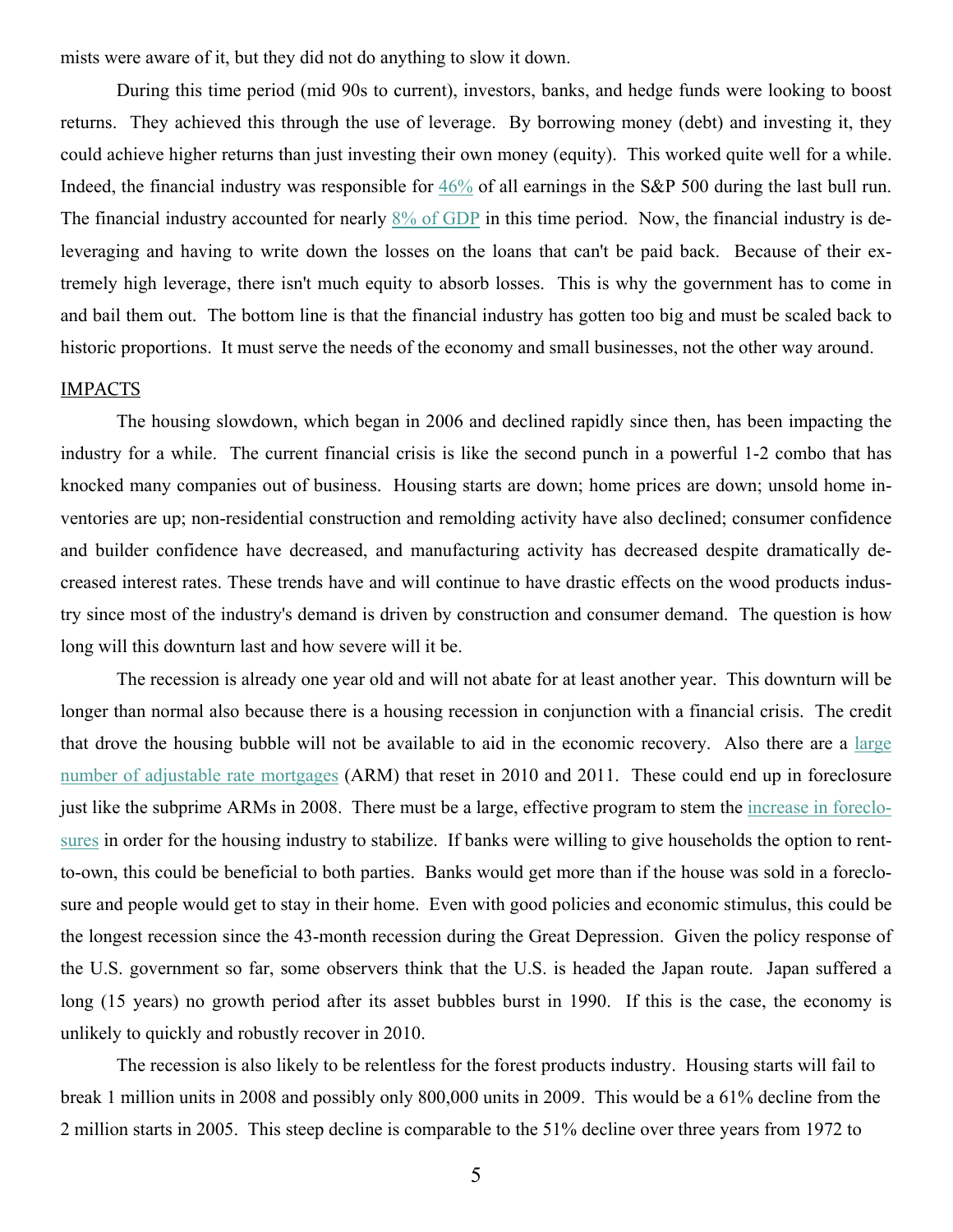1975. Then, housing restarts rebounded above their long term average (1.5 million units) the next year. We are unlikely to see housing starts rebound that quickly in the current scenario. House prices must fall further and household incomes must rise in order to revert to their long term trends (Figure 1). People must be able to afford houses to purchase them and until this happens there won't be a housing recovery. This recession looks to be a long and deep one.



Figure 1. Home Price and Household Income Relationship Source: Al Schuler, USDA Forest Service

Companies across the forest products industry from logging to cabinetry have already closed operations, some temporarily and some permanently. Since January 2006 according to [Bureau of Labor Statistics](http://data.bls.gov/servlet/SurveyOutputServlet?series_id=CES3132100001&data_tool=XGtable)  [data](http://data.bls.gov/servlet/SurveyOutputServlet?series_id=CES3132100001&data_tool=XGtable), job losses in wood products manufacturing have totaled 126,000 (22% of the total industry employment). Production cut backs and consumption declines in nearly every segment of the industry have been significant: softwood lumber down 30%; hardwood lumber down 30%; structural panels down 26%; and engineered wood products (EWP) down 20-30%. We have seen a rebalancing of supply and demand in lumber, EWPs, and panels but this may have to occur again as housing-related demand continues to decrease in 2009 and deflationary pressures further erode prices. The historic low prices of lumber and panels in conjunction with high costs have caused many companies to become unprofitable. The S&P Global Timber & Forestry Index has fallen 55% from its apex in early 2007. In the short term, the job losses, plant closures, and financial losses in the industry will have to continue into 2009 so that supply is brought back in line with demand.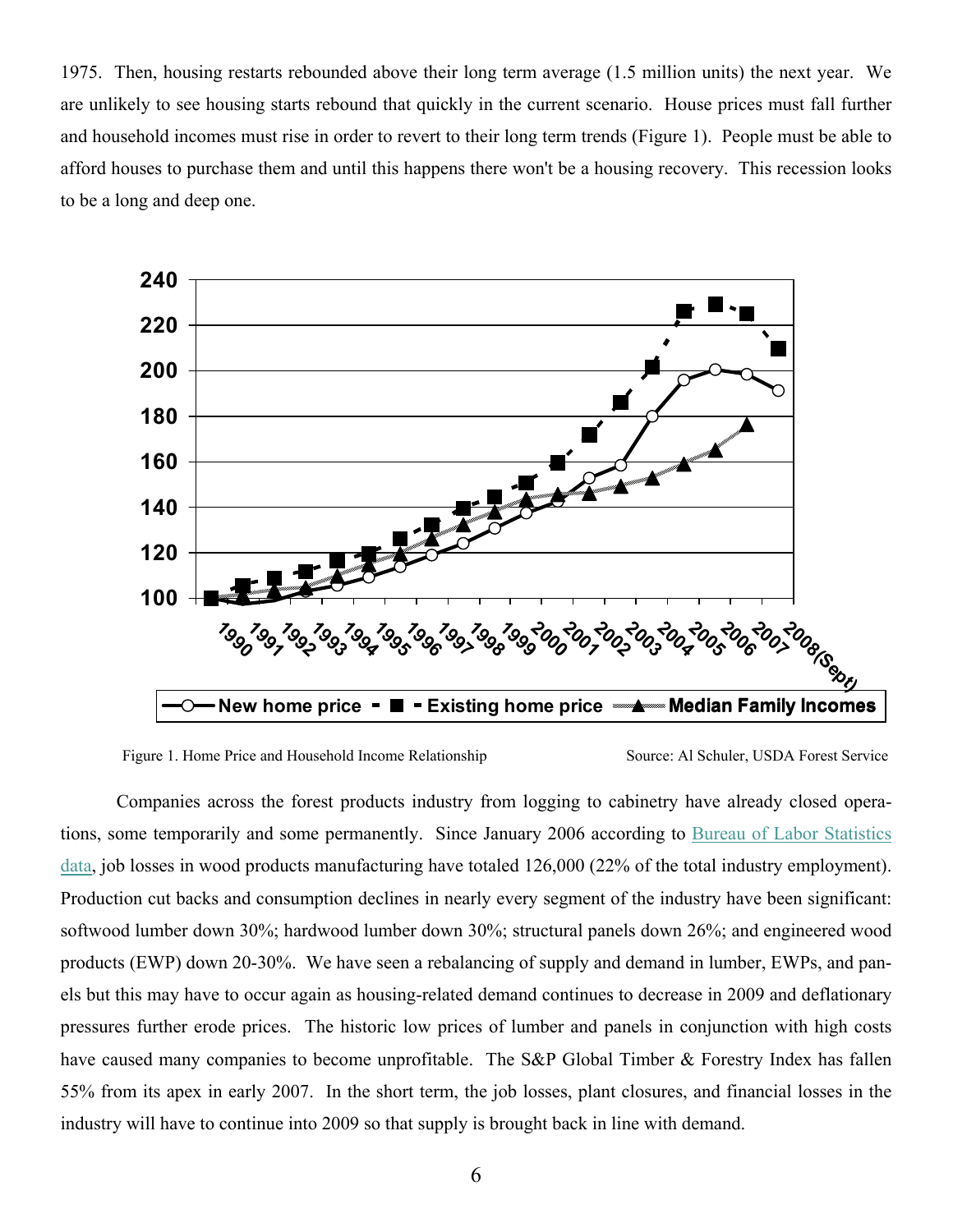#### SHORT TERM RESPONSES

What can we do as an industry to cope with this deep, protracted recession? The necessary responses by the industry aren't actions that companies like to take but they must. The list includes cutting production, shutting down temporarily, dramatically cutting costs, conserving cash, finding new markets, diversifying into other markets, and going out of business. We'll review a number of these actions but a combination of all of the above is probably necessary.

First things first, the industry should position itself to take advantage of the coming economic stimulus. The stimulus is likely to be made up of infrastructure investment, state and local government spending, extension of unemployment benefits, and green energy investments. Can your manufacturing facility be retrofitted to produce renewable energy from wood residue? Despite low energy prices, now is a good time to layout a long-term strategy for diversifying into energy production. There has been much [research](http://www.fpl.fs.fed.us/wit) on how to use wood for transportation infrastructure. Does this market fit with your existing capabilities? Finding new markets not tied to housing and diversifying your product portfolio are critical during these times but also make for a good long-term strategy.

Production decreases and temporary shut downs go hand-in-hand with cutting costs and conserving cash. Fortunately, there has been some relief in the form of decreased energy costs recently along with lower international shipping rates. In order to deal with declining sales revenue and profitability, firms have to cut costs in order to survive. Expenses that seem to be non-essential are the first to get cut such as the holiday bonus and party, along with postponement of computer and machinery upgrades. More important expenses such as advertising, research and development, dividend payments, and pay raises are next in line. The more difficult costs to cut are the large ones: raw materials, labor, energy, supplies, etc. The cutbacks in production help reduce these costs but they also reduce cash flow which is critical. Without adequate cash flow, companies go bankrupt. Proper management of cash flow is especially important during a downturn. Companies can demand payment up front, decrease their account receivables, and try to extend their account payables in order to stretch their cash flow. Decreasing costs and conserving cash during a downturn are just as important as trying to increase sales or capture market share.

There is a natural inclination to look for growing markets overseas for current production as domestic markets shrink. The past few years has seen an increase in exports as the dollar declined and developing countries grew rapidly. Unfortunately, in the current recession there isn't likely to be many opportunities. Are there small, niche markets that are growing for some products? Yes, of course, but foreign markets are generally not attractive right now. The European Union and developing countries of BRIC (Brazil, Russia, India and China) are in a downturn also. This downturn will be global. China is likely to be harshly affected due to its export and currency imbalances.

7 [China is in a position similar](http://www.nakedcapitalism.com/2008/11/chinas-smoot-hawley.html) to that of the U.S. prior to the Great Depression. At that time, the U.S. was a large net exporter and had amassed large gold reserves as a result. There wasn't much domestic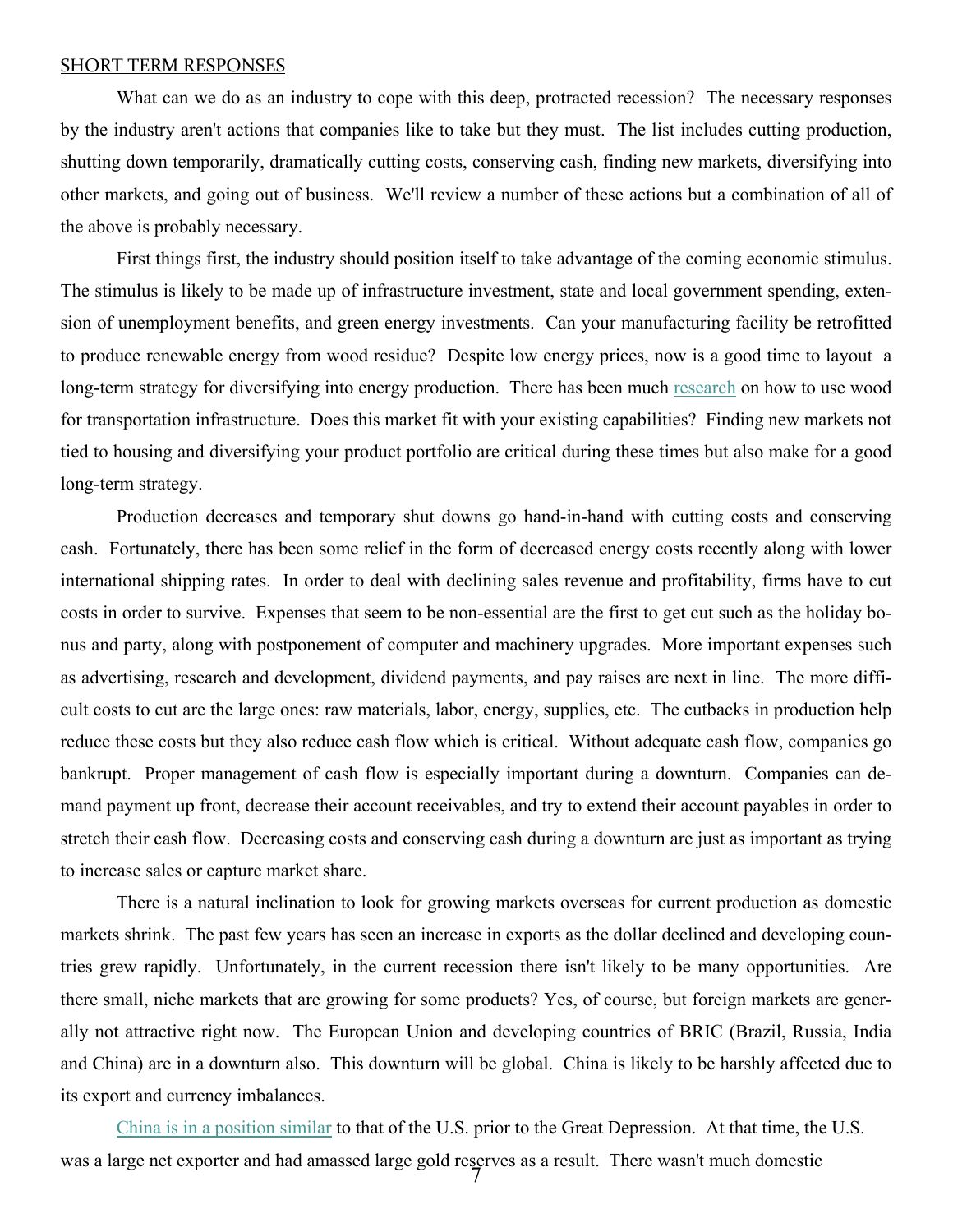demand in the U.S. We were a net saver effectively exporting our lack of demand. At that time, Europe was indebted to the U.S. and eventually they were forced to default on their debt. The U.S. went off the gold standard, the dollar dropped 40% and then the economy was able to recover. China is currently a large net exporter, has large foreign exchange reserves (the dollar has taken the place of gold), has comparatively weak domestic demand, and has financed much of the U.S.'s overconsumption. The current policy responses of China (export subsidies and currency support) are counterproductive. China must stimulate domestic demand in order to avoid the effects of the global recession. In summary, now isn't the time to enter foreign markets, especially China.

The capital improvements and cost reductions that the industry has invested in and the new products and markets they have developed and entered may pay off during the downturn. Companies that haven't changed any of their operations or marketing may suffer as competition intensifies just as it did with globalization. However, those companies with large debt payments will suffer from tighter cash flow than those with smaller debt payments. Good accounting and financial analysis is especially important when company finances become tight. A close eye must be kept on competitors especially those that may go under. Will you be able to service their customers or does it make since to acquire their operations? These are some of the short term responses that management must consider during these difficult times.

#### LONG TERM RESPONSES

What we must do as a country is to invest in our forest products industry and the larger manufacturing industry for the long term. Given the global imbalances in trade, specifically forest products, we as a country must produce more with our given resources. We are going to have to invest in the long-term productivity and sustainability of our forestlands. This forestland in turn must be available to supply us the fiber, fuel, food, fresh air, sequestered carbon, wildlife, clean water, etc. that we need to improve our economic well being. In a couple years, as asset prices reach bottom, those companies looking to acquire forestland may find some good values.

Wood product manufacturers must figure out a way to reduce lead times, reduce inventory, and shorten the supply chain. We just can't produce products that people don't want to buy. Are there new products/ services that are needed in the market? Good market research will help answer that question. Companies need to become more responsive to the consumer and understand their behavior. Now is the time to get closer to your customers and understand them better. Firms must find out what markets they are competitive and profitable in and produce only the value-added features that customers are willing to pay for. Companies must correctly position themselves to take advantage of the green building, and climate change mitigation trends. If your company owns forestland, are you prepared to benefit from carbon trading? Have you performed a cost benefit analysis on forest certification? This economic downturn will be notable but with good management and good marketing, the wood products industry can emerge stronger, more competitive and more sustainable.

8